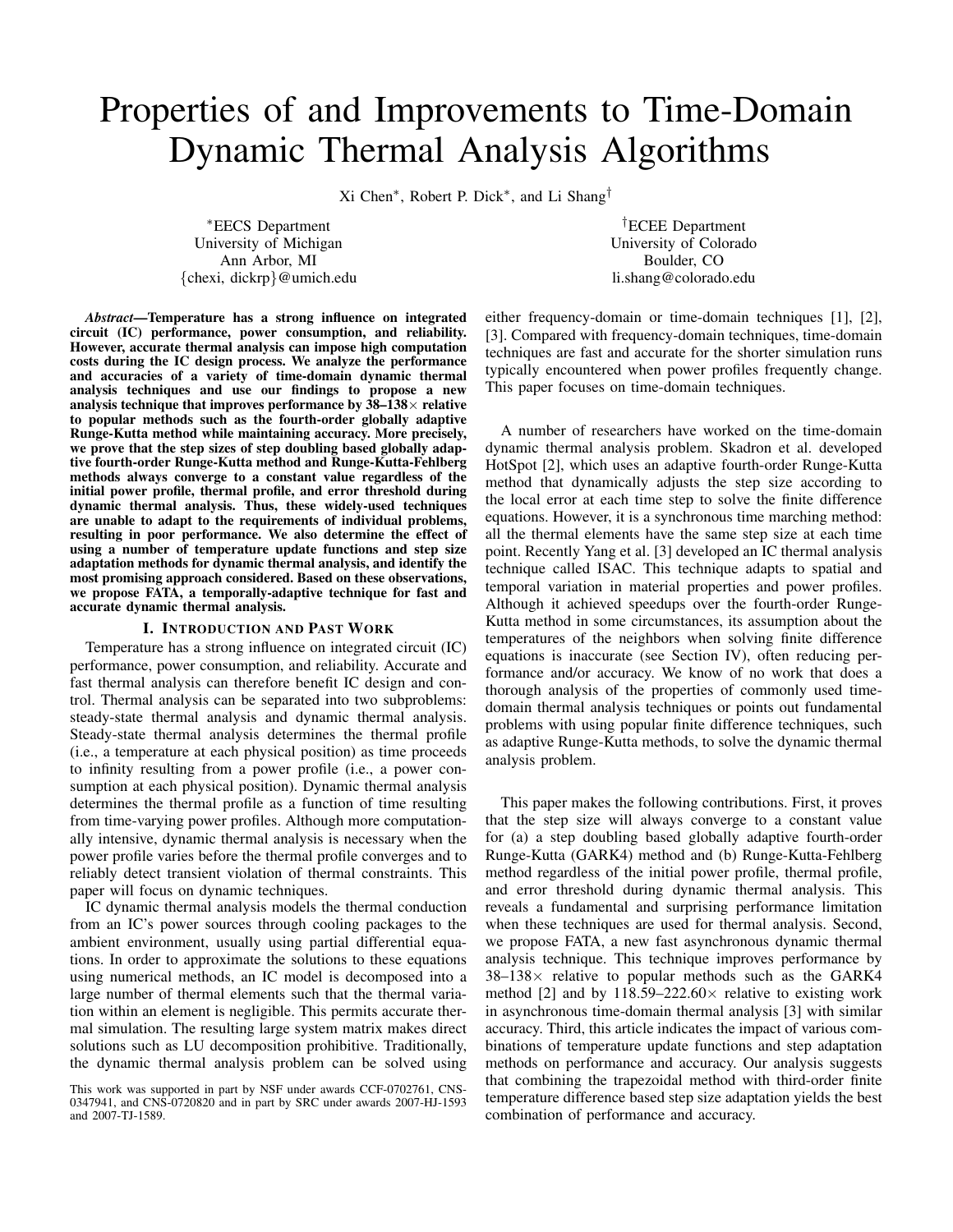

Figure 1. Model for a single thermal element.

#### II. THERMAL MODEL AND PROBLEM FORMULATION

In this section, we first give details on the IC thermal model that characterizes the heat transfer among IC, package, heatsink, and the ambient environment. We then formulate the dynamic thermal analysis problem in the matrix-vector form.

Heat and electrical conduction are both governed by the diffusion equation and can be similarly modeled; thermal conductance corresponds to electrical conductance, heat capacity corresponds to electrical capacitance, temperature corresponds to voltage, and power dissipation corresponds to electrical current. We model a chip as a regular mesh containing  $N$ discretized elements, or a *thermal grid*, with the ambient temperature corresponding to ground. Each element has a ground capacitance and a ground thermal conductance. In the case where no heat dissipation channel exists between a thermal element and the ambient, the corresponding ground thermal conductance is set to zero. Physically adjacent elements are connected with resistors. The power consumption of each thermal element is modeled as a current source with current flowing into the element. Using this model, the thermal grid can be modeled as a linear system.

Figure 1 illustrates the model for a given element  $i$ , which is connected to  $n$  neighbors via resistors. Ground represents the ambient temperature. We use  $N_i$  to represent element i's neighbors. Given  $n \in N_i$ ,  $T_i(t)$  is the temperature of element i at time t,  $T_n(t)$  is the temperature of element i's neighbor n,  $T_{amb}$  is the ambient temperature,  $C_i$  is the ground capacitance at element i,  $P_i(t)$  is the heat source associated with element i,  $R_{is}$  is the ground thermal resistance at element i, and  $R_{in}$  is the resistance between element  $i$  and its neighbor  $n$ , Kirchhoff's Current Law can be used to derive the following equation:

$$
\left(\sum_{n \in N_i} \frac{T_i(t) - T_n(t)}{R_{in}}\right) + \frac{T_i(t) - T_{amb}}{R_{is}} + C_i \frac{dT_i(t)}{dt} - P_i(t) = 0.
$$
\n(1)

Equation 1 can be simplified as follows:

Letting  $T'_i = T_i - T_{amb}$ ,  $\forall i$  in the thermal grid and (2)

$$
\alpha_i = \sum_{n \in N_i} \frac{1}{R_{in}} + \frac{1}{R_{is}},\tag{3}
$$

$$
\frac{dT_i'(t)}{dt} = \frac{1}{C_i} \left( \sum_{n \in N_i} \frac{T_n'(t)}{R_{in}} - \alpha_i T_i'(t) + P_i(t) \right). \tag{4}
$$

For convenience, we will use  $T_i(t)$  instead of  $T_i'(t)$  to represent the normalized temperature of element  $i$ , i.e., the difference between element i's temperature and the ambient temperature.

Assume the jth neighbor of element i is  $k_j$ , we define  $\overrightarrow{g_i}$  as

$$
\overrightarrow{g_i} = \left(\underbrace{0, \cdots, 0}_{k_1-1}, \underbrace{1, \cdots, 0}_{k_2-1}, \underbrace{1, \cdots, -\alpha, \cdots, \frac{1}{R_{in_i}}}_{(5)}, \cdots, 0\right),
$$

where  $\frac{1}{R_{ij}}$  is the  $k_j$ th entry of vector  $\overrightarrow{g_i}$ , representing the thermal conductance between i and its jth neighbor  $k_j$ ,  $-\alpha$ (defined in Equation 3) is the ith entry of the vector, and all other entries are 0s. Similarly, we use  $\overline{T(t)}$  and  $\overline{T^{(1)}(t)}$  $T^{(1)}(t)$  to represent the temperature and first-order temperature derivatives of all  $N$  elements in the system at time  $t$ , i.e.,

$$
\overrightarrow{T(t)} = (T_1(t), T_2(t), \cdots, T_N(t))^T
$$
 and (6)

$$
T^{(1)}(t) = (dT_1(t)/dt, dT_2(t)/dt, \cdots, dT_N(t)/dt)^T
$$
 (7)  
ence, Equation 4 can be written as

Hence, Equation 4 can be written as

$$
\frac{dT_i(t)}{dt} = \left(\overrightarrow{g_i} \cdot \overrightarrow{T(t)} + P_i(t)\right) / C_i.
$$
\n(8)

Equation 4 holds for all elements in the system. If we define system matrix **A** (size  $N \times N$ ), thermal capacitance matrix **C** (size  $N \times N$ ), and N-dimensional power vector  $\overline{P(t)}$  as

$$
\mathbf{A} = (\overrightarrow{g_1}^T, \overrightarrow{g_2}^T, \cdots, \overrightarrow{g_N}^T)^T, \qquad (9)
$$

$$
\mathbf{C} = diag(C_1, C_2, \cdots, C_N), \text{and} \qquad (10)
$$

$$
\overrightarrow{P(t)} = (P_1(t), P_2(t), \cdots, P_N(t))^T, \qquad (11)
$$

the dynamic thermal analysis problem can be described as follows:  $\frac{\text{mc}}{\text{m}}$  $\overrightarrow{T^{(1)}(t)} = \overrightarrow{C^{-1}(\overrightarrow{AT(t)} + \overrightarrow{P(t)})}$ . However, it is computationally expensive to directly solve the system equation due to the high order of system matrices  $A$  and  $C$  for a typical thermal model with tens of thousands of discrete elements. A common approach is to divide time into discrete time steps and approximate the solutions using finite temperature difference equations, i.e., using finite difference methods.

# III. GLOBALLY ADAPTIVE RUNGE-KUTTA METHODS: ARE THEY REALLY ADAPTIVE?

Traditionally, finite difference equations are solved by synchronous numerical methods. Runge-Kutta methods such as the fourth-order Runge-Kutta method and the Runge-Kutta-Fehlberg (RKF) method are commonly used solve ordinary differential equations [2], [3]. We have determined that, despite their popularity, these step size control methods are not appropriate for thermal analysis.

*Theorem 3.1 (Step Size Convergence Property):* Given an IC thermal model with  $N$  thermal elements that satisfy Equation 4, the step size of (1) a step doubling based globally adaptive 4th-order Runge-Kutta (GARK4) method and (2) RKF method converge to a constant value  $c<sub>h</sub>$  regardless of initial step size and specified error threshold.

*Proof:* Since the proofs for both methods are similar, we present only the proof for the synchronous, adaptive GARK4 method used in HotSpot [2]. We assume the power profile,  $\overrightarrow{P}$ , is constant during a simulation run. Given that  $\overrightarrow{T}_k$  is the temperature vector at iteration  $k$ ,  $\frac{u_1}{\sqrt{1}}$  $T_k^{(1)}$  $\hat{k}^{(1)}$  is the first-order temperature derivative at iteration k, and  $h_{k+1}$  is the step size at iteration  $k + 1$ , the temperature vector at iteration  $k + 1$ , i.e.,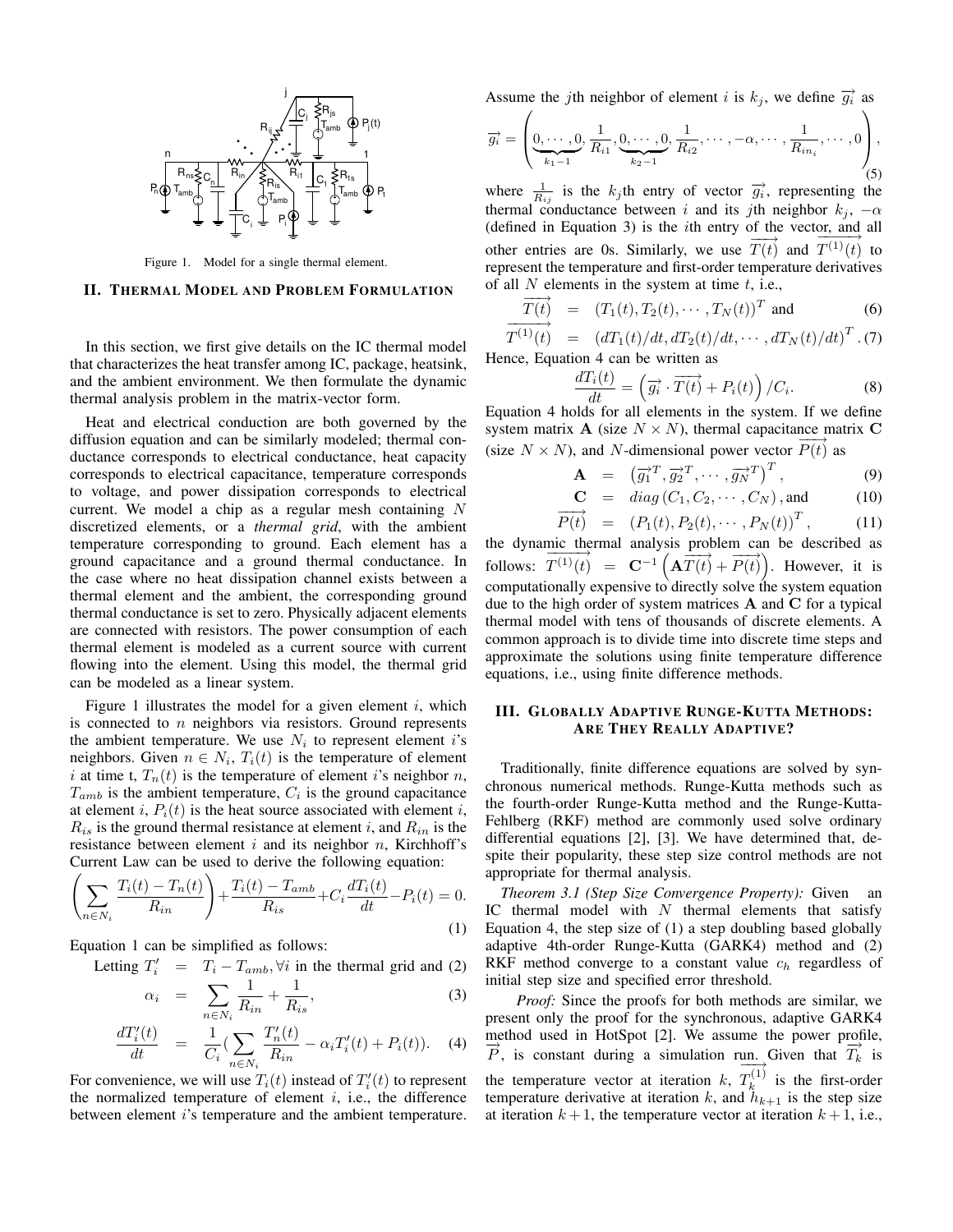$\overrightarrow{T_{k+1}}$  can be expressed as follows:

$$
\overrightarrow{k_1} = \overrightarrow{T_k^{(1)}} = \mathbf{C}^{-1} \left( \mathbf{A} \overrightarrow{T_k} + \overrightarrow{P} \right), \tag{12}
$$

$$
\overrightarrow{k_2} = \mathbf{C}^{-1} \left[ \mathbf{A} \left( \overrightarrow{T_k} + 1/2 h_{k+1} \overrightarrow{k_1} \right) + \overrightarrow{P} \right]
$$
  
=  $\overrightarrow{k_1} + 1/2 h_{k+1} \mathbf{C}^{-1} \mathbf{A} \overrightarrow{k_1},$  (13)

$$
\overrightarrow{k_3} = \overrightarrow{k_1} + 1/2h_{k+1}\mathbf{C}^{-1}\mathbf{A}\overrightarrow{k_2}, \text{ and } (14)
$$

$$
\overrightarrow{k_4} = \overrightarrow{k_1} + h_{k+1} \mathbf{C}^{-1} \mathbf{A} \overrightarrow{k_3}, \text{ yielding} \qquad (15)
$$

$$
\overrightarrow{T_{k+1}} = \overrightarrow{T_k} + 1/6h_{k+1} \left( \overrightarrow{k_1} + 2\overrightarrow{k_2} + 2\overrightarrow{k_3} + \overrightarrow{k_4} \right). (16)
$$

Starting from Equations 12, 13, 14, and 15, substitute the corresponding terms into Equation 16, resulting in

$$
\overrightarrow{T_{k+1}} = \overrightarrow{T_k} + \sum_{n=1}^{4} \frac{h_{k+1}^n}{n!} (\mathbf{C}^{-1} \mathbf{A})^{n-1} \overrightarrow{k_1}.
$$
 (17)

Next, we present the temperature and step size update functions in the matrix-vector form. Using Equation 12, we introduce a few variables to simplify Equation 17.

Let 
$$
\mathbf{B} = \mathbf{C}^{-1} \mathbf{A}
$$
 and  $\mathbf{D} = \mathbf{C}^{-1} \overrightarrow{P}$ .  
\n
$$
\overrightarrow{T_{k+1}} = \overrightarrow{T_k} + (\mathbf{B} \overrightarrow{T_k} + \mathbf{D}) \sum_{n=1}^{4} \frac{h_{k+1}^n}{n!} \mathbf{B}^{n-1}
$$
\n
$$
= \sum_{n=0}^{4} \frac{(h_{k+1} \mathbf{B})^n}{n!} \overrightarrow{T_k} + \sum_{n=1}^{4} \frac{(h_{k+1}^n \mathbf{B}^{n-1})}{n!} \mathbf{D}. \text{ (18)}
$$

Given that  $f_{\mathbf{B}}(h) = \sum_{n=0}^{4} \frac{(h\mathbf{B})^n}{n!}$  $\frac{B}{n!}$ , the temperature vector at iteration  $k + 1$  is

$$
\overrightarrow{T_{k+1}} = f_{\mathbf{B}}(h_{k+1})\overrightarrow{T_k} + (f_{\mathbf{B}}(h_{k+1}) - \mathbf{I}_{N \times N})\mathbf{B}^{-1}\mathbf{D}, \quad (19)
$$

where  $\mathbf{I}_{N \times N}$  is a  $N \times N$  unit matrix. Given that  $\overrightarrow{T_k}$  and  $h_k$ are the temperature vector and step size at iteration  $k$ , step doubling based step size adaptation first determines the absolute difference between the results computed by taking one  $h_k$  step and two  $\frac{h_k}{2}$  steps, where  $\overline{T_{k+1,s}}$  is the temperature vector at iteration  $k + 1$  using one step and  $\overrightarrow{T_{k+1,d}}$  is the predicted temperature vector at iteration  $k + 1$  using two steps.

$$
\overrightarrow{T_{k+\frac{1}{2}}} = f_{\mathbf{B}}(\frac{h_k}{2})\overrightarrow{T_k} + (f_{\mathbf{B}}(\frac{h_k}{2}) - \mathbf{I}_{N \times N})\mathbf{B}^{-1}\mathbf{D}, \quad (20)
$$

$$
\overrightarrow{T_{k+1,s}} = f_{\mathbf{B}}(h_k)\overrightarrow{T_k} + (f_{\mathbf{B}}(h_k) - \mathbf{I}_{N \times N})\mathbf{B}^{-1}\mathbf{D}, \quad (21)
$$

$$
\overrightarrow{T_{k+1,d}} = f_{\mathbf{B}}(\frac{h_k}{2}) \overrightarrow{T_{k+\frac{1}{2}}} + (f_{\mathbf{B}}(\frac{h_k}{2}) - \mathbf{I}_{N \times N}) \mathbf{B}^{-1} \mathbf{D}(22)
$$

The step size for the next iteration,  $h_{k+1}$ , is calculated by dividing the error threshold by that difference, as shown below:

$$
h_{k+1} = h_k \times \left(\epsilon/||\overrightarrow{T_{k+1,d}} - \overrightarrow{T_{k+1,s}}||_{\infty}\right)^{\frac{1}{5}},\qquad(23)
$$

where  $\epsilon$  is a user-specified error threshold used to control accuracy. Combining Equations 20, 22, and 21 yields the next safe step size:

$$
h_{k+1} = h_k \times \left( \epsilon / ||[f_{\mathbf{B}}^2(\frac{h_k}{2}) - f_{\mathbf{B}}(h_k)](\overrightarrow{T_k} + \mathbf{B}^{-1}\mathbf{D})||_{\infty} \right)_{(24)}^{\frac{1}{5}}.
$$

Equation 19 and Equation 24 can be simplified by defining  $\overrightarrow{Y}_k = \overrightarrow{T}_k + \mathbf{B}^{-1}\mathbf{D}$ , yielding the following temperature and step

size update functions:

$$
h_{k+1} = h_k \times \left( \epsilon / ||[f_{\mathbf{B}}^2(\frac{h_k}{2}) - f_{\mathbf{B}}(h_k)] \overrightarrow{Y_k}||_{\infty} \right)^{\frac{1}{5}} \tag{25}
$$

$$
\overrightarrow{Y_{k+1}} = f_{\mathbf{B}}(h_{k+1}) \overrightarrow{Y_k}.
$$
 (26)

We now prove that the numerical solution of  $\overrightarrow{Y}$  converges to a constant vector regardless of the user-specified error threshold  $\epsilon$ . This will be used to prove step size convergence, i.e.,  $h_k$  will converge to a constant. Due to the characteristics of RC linear systems, the exact temperature vector (or  $\overrightarrow{Y_{true}}$ ) will become stable as time proceeds to infinity, i.e.,  $\lim_{k\to\infty} \frac{1}{|Y_{k+1,true} - Y_{k,true}|} = 0$ . Given that step doubling is used to control the step size, we have  $|\overrightarrow{Y}_k - \overrightarrow{Y}_{k, true}| = O(h_k^6)$ and  $|\overrightarrow{Y}_{k+1} - \overrightarrow{Y}_{k+1,true}| = O(h_{k+1}^6)$ , where  $\overrightarrow{Y}_k^{\text{true}}$  and  $\overrightarrow{Y}_{k+1}^{\text{true}}$  are obtained by GARK4 at iterations  $k$  and  $k + 1$  [4]. Therefore, when the thermal profile reaches steady state,

$$
|\overrightarrow{Y_{k+1}} - \overrightarrow{Y_k}| = \frac{|\overrightarrow{Y_{k+1}} - \overrightarrow{Y_{k+1,true}} + \overrightarrow{Y_{k+1,true}} - \overrightarrow{Y_{k,true}} + \overrightarrow{Y_{k,true}} + \overrightarrow{Y_{k+1-}\overrightarrow{Y_k}}|}{|\overrightarrow{Y_{k+1}} - \overrightarrow{Y_{k+1,true}}| + |\overrightarrow{Y_{k,true}} - \overrightarrow{Y_k}|} \quad (27)
$$
  
=  $O(h_k^6) + O(h_{k+1}^6)$ . (28)

As shown later in the section, the steady-state step size is on the order of  $10^{-6}$ , i.e., the difference between two consecutive  $\overrightarrow{Y}$  vectors, is on the order of 10<sup>-36</sup>, which is dominated by numerical error. Hence, we assume  $\lim_{k\to\infty} \overline{Y}_k = \overline{c}_Y$ , where  $\overrightarrow{c_Y}$  is a constant vector. If we use  $c_h$  to represent the step size in steady state, Equation 26 gives us

$$
\overrightarrow{c_Y} = \lim_{k \to \infty} \overrightarrow{Y_{k+1}} = f_{\mathbf{B}}(c_h) \lim_{k \to \infty} \overrightarrow{Y_k} = f_{\mathbf{B}}(c_h) \overrightarrow{c_Y}.
$$
 (29)

Therefore,  $f_{\mathbf{B}}(c_h)$  has an eigenvalue of 1, with  $\overrightarrow{cy}$  being one of the corresponding eigenvectors. Note that this argument still holds in the presence of a typical numerical error of  $10^{-16}$ . We omit the numerical analysis here due to space limitations. According to Equation 29,  $\overrightarrow{c_Y} = f_B(c_h) \overrightarrow{c_Y} =$  $\dots = \lim_{k \to \infty} f^k(\mathcal{C}_h) \overline{c_Y}$ . Based on the matrix analysis theory on the relationship between convergence of matrix powers and eigenvalues, given that  $\lambda_1(f_{\mathbf{B}}(h)), \lambda_2(f_{\mathbf{B}}(h)), \cdots, \lambda_N(f_{\mathbf{B}}(h))$ are the N eigenvalues of  $f_{\mathbf{B}}(h)$ ,  $\lim_{k\to\infty} f_{\mathbf{B}}^k(h)$  exists if and only if  $\max_{1 \leq i \leq N} |\lambda_i(f_{\mathbf{B}}(h))| \leq 1$ , with  $|\lambda_i(f_{\mathbf{B}}(h))| = 1$  only if  $\lambda_i(f_{\mathbf{B}}(h))$  is not defective and  $\lambda_i(f_{\mathbf{B}}(h)) = 1$  [5].

We then determine the relationship between  $c_h$  and  $\max_{1 \leq i \leq N} |\lambda_i(f_{\mathbf{B}}(h))|$ . **A** is real and symmetric because  $R_{ij} = \overline{R_{ji}}$ ,  $\forall 1 \leq i, j \leq N$ . We also notice that each row of matrix A satisfies

$$
\forall i : |a_{ii}| - \sum_{j=1, j \neq i}^{N} |a_{ij}| = \frac{1}{R_{is}} \ge 0.
$$
 (30)

Furthermore, there exists at least one positive thermal conductance  $\frac{1}{R_{ks}}$  between element k and the ambient such that the heat flow into the chip can be conducted through  $R_{ks}$  to the ambient, i.e.,  $|a_{kk}| > \sum_{j=1, j\neq k}^{N} |a_{kj}|$ . Therefore, **A** is a Hermitian diagonally dominant matrix with negative diagonal elements and non-positive off-diagonal elements. This indicates A is invertible and negative semi-definite. Define diagonal matrix  $Q$  to have an *i*th element that is the reciprocal of the square root of the ith element of the thermal capacitance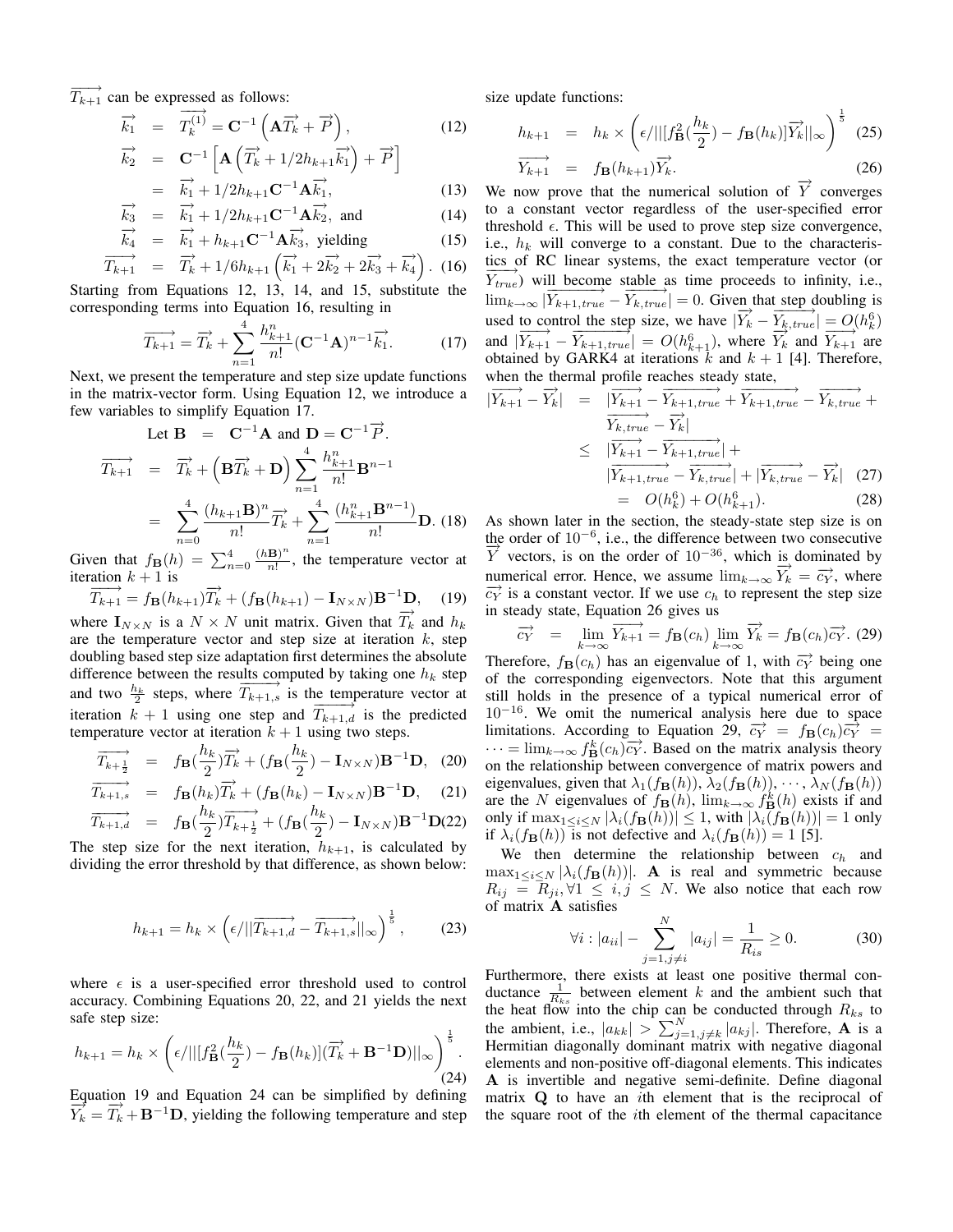matrix C, i.e.,  $\forall_{1 \leq i \leq N}$ :  $q_{ii} = \frac{1}{\sqrt{c_{ii}}}$ . Note that  $\mathbf{Q}^{-1}\mathbf{C}^{-1} =$ Q. Thus,  $Q^{-1}BQ = Q^{-1}C^{-1}AQ = QAQ = Q^TAQ$ . Since A is negative semi-definite,  $Q^T A Q$  is also negative semi-definite. Given  $\mathbf{Q}^T \mathbf{A} \mathbf{Q}$  is also real and symmetric, its eigenvalues are non-defective and non-positive. It has no zero eigenvalues because it is invertible (A is invertible). Therefore,  ${\bf Q}^T {\bf A} {\bf Q}$  is diagonalizable with negative eigenvalues. B is similar to  $\mathbf{Q}^T \mathbf{A} \mathbf{Q}$ , **B** is also diagonalizable with negative eigenvalues, i.e., there exists an invertible matrix P such that  $B = P \times \Lambda(B) \times P^{-1}$ , where  $\Lambda(B)$  is the diagonal matrix consisting of B's eigenvalues. Thus, we can express  $f_{\mathbf{B}}(h)$  as follows:  $f_{\mathbf{B}}(h) = \mathbf{P} \sum_{n=0}^{4} \frac{(h\Lambda(\mathbf{B}))^n}{n!} \mathbf{P}^{-1}$ . Hence, if  $\lambda_i(B)$  is the *i*th eigenvalue of B, the *i*th eigenvalue of  $f_{\mathbf{B}}(h)$  is  $\lambda_i(f_{\mathbf{B}}(h)) = \sum_{n=0}^4 \frac{(h\lambda_i(\mathbf{B}))^n}{n!}$ . Since function  $f(x) =$  $\sum_{n=0}^4 \frac{x^n}{n!}$  $\frac{x^n}{n!}$  is monotonically decreasing when  $x < 0$ , we have  $f(x) = 1 \Leftrightarrow x = -2.785$  when x is negative. We know (1) 1 is an eigenvalue of  $f_{\mathbf{B}}(c_h)$  and (2)  $h\lambda_i(\mathbf{B}) < 0, 1 \le i \le N$ , so the steady-state step size is

$$
c_h = 2.785/\max_{1 \le i \le N} |\lambda_i(\mathbf{B})|.
$$
 (31)

Note that  $\max_{1 \leq i \leq N} |\lambda_i(\mathbf{B})|$  can be found numerically, e.g., using von Mises' power method [6]. Thus, we have proven that the step size of the GARK4 method with step doubling based step size adaptation converges to  $c_h$  regardless of initial thermal profile and error threshold. This conclusion has been validated using different thermal grid structures in Hotspot 4.0 [2] and ISAC [3]. Note that this argument also holds for step doubling based low-order explicit methods such as the forward Euler, other variants of step doubling adaptation [2], and RKF. For example, HotSpot uses a variant of step doubling method in which auxiliary bounds are imposed on the maximum and minimum safe step size relative to the current step size. However, the constraints have no impact on the steady-state thermal behavior, i.e., Equations 29 and 31 still hold, leading to the same steady-state step size. A similar proof also applies to RKF.

#### Implications of Step Size Convergence Property

In each iteration, the step size adaptation function calculates a new safe step size based on the current thermal profile activity. Intuition suggests that it will use small steps when the chip temperature is rapidly changing and large step sizes when there is little change in temperature. When the IC thermal profile reaches steady state, the temperature function can be accurately approximated with very large step sizes. Therefore, the steadystate step size will generally be the longest encountered during dynamic thermal analysis. We validated our conclusion using different benchmarks and different grid structures (see Section V-A). We found that the percentage of step sizes exceeding  $c<sub>b</sub>$  (the step size after temperature convergence) ranges from 0.3% to 0.8%, i.e., the steady-state step size is only rarely exceeded. In summary, the step sizes of the step doubling based GARK4 method converge to  $c_h$  long before IC thermal profile reaches steady state, significantly degrading performance.

## Steady-State Step Size Analysis

In this section, we give a rough estimate of the steady-state step size using the thermal resistances and thermal capacitances in the thermal grid based on Equation 31. Similar analysis can also be applied to RKF method. Given trace(B) =  $\sum_{i=1}^{N} b_{ii}$  =



Figure 2. Overview of asynchronous time marching algorithm in FATA.  $\sum_{i=1}^{N} \lambda_i(\mathbf{B}) \leq N \times \max_{1 \leq i \leq N} |\lambda_i(\mathbf{B})|$ , we can estimate the spectral radius of **B** as  $\max_{1 \le i \le N} |\lambda_i(\mathbf{B})| \ge \frac{\sum_{i=1}^N b_{ii}}{N}$ . We define  $\frac{1}{\tau_{avg}} = \frac{\sum_{1 \le i,j \le N, i \ne j} \frac{1}{R_{ij}C_{ii}}}{m}$ , where *m* is the number of non-zero off-diagonal entries in **B**. Since  $\sum_{i=1}^{N}$ <br> $\sum_{1 \le i, i \le N} \sum_{i=1}^{N} \frac{1}{R_i \cdot C_i} = \frac{m}{\pi}$ , the estimated steady-sta  $b_{ii}$  =  $1 \le i,j \le N, i \ne j$   $\frac{1}{R_{ij}C_{ii}} = \frac{m}{\tau_{avg}}$ , the estimated steady-state step size  $c_{h,s}$  is

$$
c_{h,s} = \frac{2.785}{\max_{1 \le i \le N} |\lambda_i(\mathbf{B})|} \le \frac{2.785}{\frac{m}{N\tau_{avg}}} = \frac{2.785N}{m} \tau_{avg}.
$$
 (32)

Note that  $\tau_{avg}$  is the harmonic mean of the RC constants of different thermal elements. In our validation experiments,  $\frac{m}{N} \approx 6$ . Therefore,  $c_{h,s} \approx 0.464 \tau_{avg}$ . Furthermore,  $\tau_{avg}$ usually underestimates the RC constant of the chip. In our test cases,  $\tau_{avg}$  is approximately 10 µs while the thermal RC constant associated with the IC, i.e.,  $\tau_{IC}$ , is on the order of 100 µs [7], i.e.,  $\tau_{IC} \approx 10 \tau_{avg}$ . This indicates the stable step size is approximately  $\frac{1}{10} \times 0.464 \tau_{IC} \approx 0.05 \tau_{IC}$ , even when the thermal profile is perfectly approximated by the temperature update function, i.e., the thermal profile is stable. Hence, the steady-state step size is severely limited for explicit step-doubling GARK4 methods.

# IV. FATA: FAST ASYNCHRONOUS TIME MARCHING **TECHNIQUE**

In this section, we first give an overview of the proposed technique: FATA. We then describe the major components in FATA that enable fast and accurate simulation.

## IV.A. Algorithm Overview

FATA is an adaptive asynchronous time marching finitedifference method. Compared to a synchronous method, FATA permits different elements to have different step sizes with their own local times. Figure 2 illustrates the algorithm in FATA. During dynamic thermal analysis, the algorithm takes, as input, an initial thermal profile, a power profile, and various IC thermal model parameters such as material thermal conductivities and heat capacities. After determining the initial step size for each element, FATA initializes an event queue containing temperature update events sorted by their target times, i.e., the element's current time plus its step size. In each iteration, the event with the earliest target time is selected and the corresponding element's temperature is updated. It then determines whether the thermal profile of the chip has reached quiescent state and if so, advances the local times of all the thermal elements to the user specified simulation end time. Otherwise, FATA calculates the element's next safe step size and reinserts the temperature update event into the event queue with a new target time. This process is repeated until the user specified simulation end time is reached. As illustrated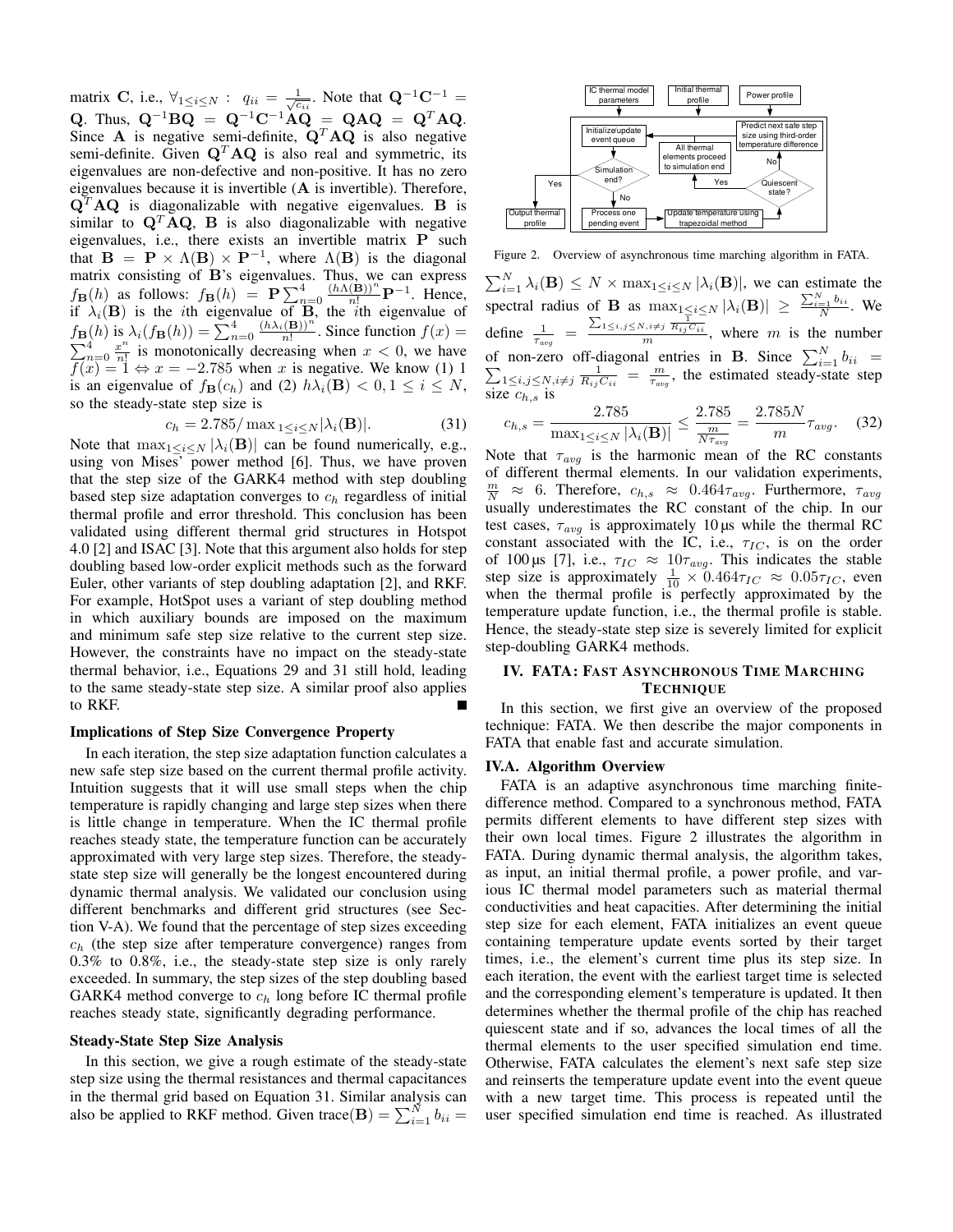in Figure 2, the major components in FATA are temperature update, step size adaptation, and quiescence detection. The following sections explain these components.

# IV.B. Temperature Update

Existing asynchronous methods [3] use exponential functions to update the temperature of the target element  $i$ , i.e., the element under consideration. The derivation is based on the assumption that the temperature of the neighbors of element  $i$ do not change over  $[t_i, t_i + h_i]$ , where  $t_i$  is element i's local time and  $h_i$  is element *i*'s current step size. This assumption can lead to a large error when the neighboring nodes experience significant temperature changes during that period. Worse yet, these errors can accumulate as time advances, resulting in errors in temperature and step size calculation that degrade performance or accuracy. We therefore propose modeling temperature change using a variant of trapezoidal method that is tailored to asynchronous time marching. First, note that Equation 4 can be simplified as follows:

$$
\text{Let } \beta = \sum_{n \in \mathbb{N}} \frac{T_n(t)}{R_{in}} + P_i(t) = \alpha T_i(t) + C_i \frac{dT_i(t)}{dt}.
$$
 (33)

The trapezoidal method can be used to extrapolate element  $i$ 's voltage at the target time  $t_i + h_i$ :

$$
T_i(t_i + h_i) = T_i(t_i) + \frac{h_i}{2} (f'_i(t_i) + f'_i(t_i + h_i)), \qquad (34)
$$

where  $f_i'(t_i)$  is the element i's temperature derivative at  $t_i$  and  $f_i'(t_i+h_i)$  is the corresponding derivative at  $t_i+h_i$ . Given target time  $t = t_i + h_i$ , combining Equation 33 and Equation 34 yields

$$
T_i(t_i + h_i) = \frac{\beta h_i + C_i h_i f'_i(t_i) + 2C_i T_i(t_i)}{\alpha h_i + 2C_i}
$$
 (35)

However, we still face the problem of computing  $T_n(t_i + h_i)$  $(n \in N_i)$  to obtain  $\beta$  at target time  $t_i + h_i$ . The trapezoidal method cannot be used to compute neighbor temperatures, for that would result in circular dependency problems. More specifically,  $T_n(t_i + h_i)$  must be known before  $T_i(t_i + h_i)$ is computed. Similarly,  $T_n(t_i + h_i)$  depends on  $T_i(t_i + h_i)$ . To solve this problem, we use the forward Euler method to extrapolate  $T_n(t_i + h_i)$  based on  $T_n(t_n)$  and  $f'_n(t_n)$ , where  $T_n(t_n)$  represents element *n*'s temperature at  $t_n$  and  $f'_n(t_n)$ represents the derivative of element  $n$ 's temperature at  $t_n$ . We experimented with approximation functions with different orders and determined combining the trapezoidal method with the forward Euler method achieves a good balance between accuracy and performance.

## IV.C. Step Size Adaptation

Given the trapezoidal method we use to estimate  $T_i(t)$ , the local truncation error in step  $n$  of element  $i$  can be expressed as  $\epsilon_{in} = \frac{h_{i,n}^3 f_i''(\zeta)}{12}$ , where  $h_{i,n}$  is the size of step  $n, \zeta$  is between local times  $t_n$  and  $t_{n+1}$ , and  $f_i'''(\zeta)$  is the third-order derivative of *i*'s temperature at time  $\zeta$ . In practice, we approximate the step size using a third-order divided difference. For element  $i$ at time step  $n$ , the third-order finite difference is expressed as follows:

$$
DD_1(t_n) = (T_i(t_n) - T_i(t_{n-1}))/(t_n - t_{n-1}), \qquad (36)
$$

$$
DD_2(t_n) = (DD_1(t_n) - DD_1(t_{n-1})/(t_n - t_{n-1}), (37)
$$

$$
DD_3(t_n) = (DD_2(t_n) - DD_2(t_{n-1})/(t_n - t_{n-1}), (38)
$$

$$
\epsilon_{in} = h_{i,n}^3 f_i'''(\zeta)/12 = DD_3(t_n)/2, \tag{39}
$$

TABLE I COMPARISON OF GARK4, ISAC, AND FATA

|             | GARK4   |       |            | <b>ISAC</b>     |               | <b>FATA</b> |                 |               |  |
|-------------|---------|-------|------------|-----------------|---------------|-------------|-----------------|---------------|--|
| Problem     | CPU     | Error | <b>CPU</b> |                 | Error Speedup | CPU         |                 | Error Speedup |  |
|             | time(s) | (%)   | time(s)    | $\mathscr{D}_o$ | $(\times)$    | time(s)     | $\mathscr{D}_o$ | $\mathsf{X}$  |  |
| dct ijpeg   | 2.05    | 0.01  | 10.67      | 0.04            | 0.19          | 0.05        | 0.03            | 37.86         |  |
| dct lee     | 32.74   | 0.00  | 43.16      | 0.08            | 0.76          | 0.27        | 0.03            | 122.55        |  |
| $\det$ wang | 36.93   | 0.00  | 32.02      | 0.1             | 1.15          | 0.27        | 0.02            | 138.30        |  |
| jacobi      | 2.70    | 0.01  | 8.82       | 0.02            | 0.31          | 0.04        | 0.1             | 70.68         |  |
| mac         | 2.04    | 0.01  | 11.13      | 0.03            | 0.18          | 0.05        | 0.03            | 38.33         |  |
| pr2         | 31.71   | 0.00  | 85.15      | 0.03            | 0.37          | 0.39        | 0.09            | 80.56         |  |
| rand100     | 33.87   | 0.00  | 47.51      | 0.08            | 0.71          | 0.31        | 0.05            | 109.58        |  |
| rand200     | 14.60   | 0.00  | 48.14      | 0.02            | 0.30          | 0.28        | 0.05            | 52.57         |  |

where  $t_n$  and  $t_{n-1}$  are the local times at time step n and  $n-1$ . The  $(n + 1)$ th step size estimation is thus given by

$$
h_{i,n+1} = k_1 * \left(\frac{\text{(RELTOL} * |T_i(t_n)| + \text{ABSTOL})}{\max(\text{ABSTOL}, \epsilon_{in})}\right)^{k_2}.
$$
 (40)

where ABSTOL and RELTOL are the maximum tolerable absolute and relative temperature errors.  $k_1$  and  $k_2$  are determined empirically to achieve a good balance between accuracy and speed. In practice, we use a  $k_1$  of 1.5 and a  $k_2$  of 0.3. This method of computing a new step size is similar to that in SPICE3 [8]. However, that formula uses a more complicated step control algorithm that also considers the maximum number of iteration at a given time point during its iterative solving process.

When the power profile is mostly static for a long time and the IC thermal profile approaches its steady state, i.e., the system becomes quiescent, we advance all nodes to the simulation end time. This step is called *quiescence detection*. 1

## V. EVALUATION

In this section, we evaluate FATA and compare it with existing thermal analysis techniques. Experiments were conducted on a Linux workstation equipped with a 1 GHz AMD Sempron 3100 Processor and 1 GB memory. We use a non-adaptive lockstep RK4 method with a very small step size as our accuracy (but not speed) reference; error values are computed relative to this reference. We first compare the accuracy and analysis times of the step doubling based GARK4 method, ISAC, and FATA. We also compare temperature update functions and step adaptation methods.

## V.A. Comparison of GARK4, ISAC, and FATA

This section reports the accuracy and analysis time of the GARK4, ISAC, and FATA. Note that speedup over GARK4 claimed for ISAC in prior work [3] was incorrect due to an implementation error in the step size adjustment algorithm of the reference GARK4 method. We used eight real and synthetic behavioral synthesis benchmarks with different grid structures to evaluate the candidate analysis techniques. The dynamic power profiles are generated using a switching model proposed in the literature [4]. Three different power profiles were used to simulate different input patterns during behavioral synthesis and the average runtime for a power profile was reported. To permit a fair comparison among different techniques, we set the parameters for each technique to maximize performance while constraining the peak temperature error over all benchmarks and all time to 0.1%.

<sup>1</sup>We omit the details due to space constraints. A extended technical report will be published.